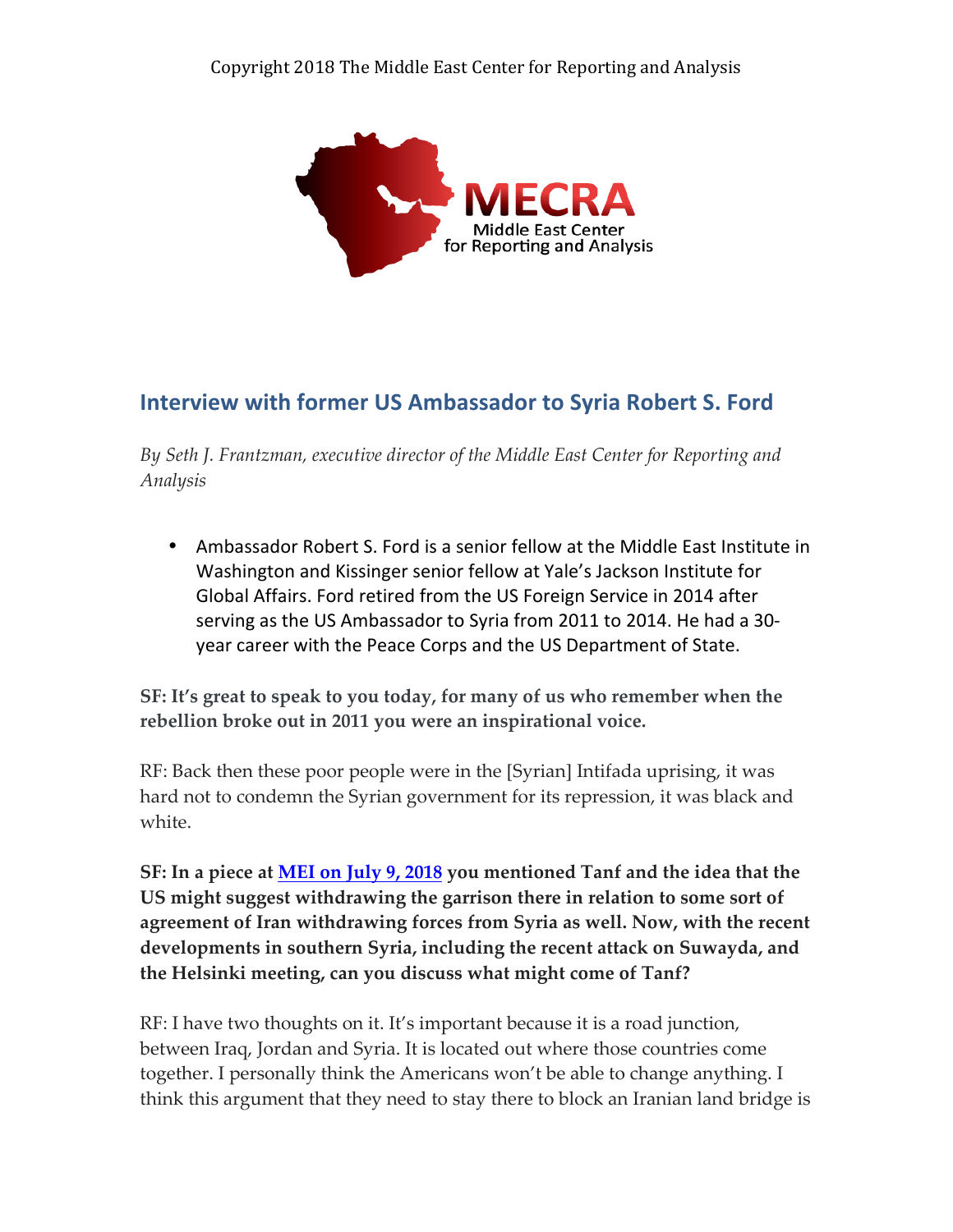just silly for two reasons. [First], the Iranians don't need a land bridge. They have been doing just fine flying stuff in for a long time and they have done that for many years. The Iranian forces in Syria that are upsetting to the Israelis or US government, they came in by air from Tehran.

The second point is there are other roads the Iranians can use from Albukamal and then across to Deir ez Zor. You don't have to go through Tanf. So Personally I think it's overrated and the US administration's thinking they can trade withdrawing American soldiers on the ground in Tanf for concessions on Iranian forces withdrawing is going to prove mistaken.

I'll be frank, when I raised this growing Iranian presence in Syria in 2013 with senior officials in the Obama administration and in particular at the US State Department, [I said] if we are serious we have to find ways to shut down the Iranian air bridge between Tehran and Damascus. I said we could exercise pressure on Iraq to stop giving over-flight clearance or facilitate Syrian rebels to hit Damascus airport with stand-off weapons such as mortars or rockets. I said otherwise Iran will keep building up through Damascus and that is an escalation. I said if we are serious about Iran we have to look at that, and the Obama administration people shrugged and they didn't want to deal with it.

**SF: With the defeat of the rebels in Dara'a and Quneitra, do you think that the Syrian civil war and the rebellion is basically at an end insofar as large states (the US, Turkey, Russia, Iran etc) now play the major role in the east and north?**

RF: I think the Syrian war is changing quite a bit. The violence is localized now because the government holds more territory. In places where there was fighting before; such as Homs, Damascus, the Rif Damashq and the south around Dara'a, the Syrian government has retaken them and they are quiet. I don't think it's about a growing role of foreigners. The government has a lot of agency. I don't think the Russians can control everything the Syrian government does or Iran can. They have influence. They have a lot of influence, but do they have perfect control, I don't think so. I noticed Syrian officials got angry when Ali Akbar Velayati [former Iranian foreign minister and special envoy for Iran's Supreme Leader Ali Khamanei] took credit for saving the government and the Syrian government official said Velayati is speaking out of place. He said, "we got help from Iran but it wasn't them who saved us, it was the Syrian government that saved itself." And the Syrian government has ignored or subverted Russian efforts to get humanitarian aid to places release political prisoners or receive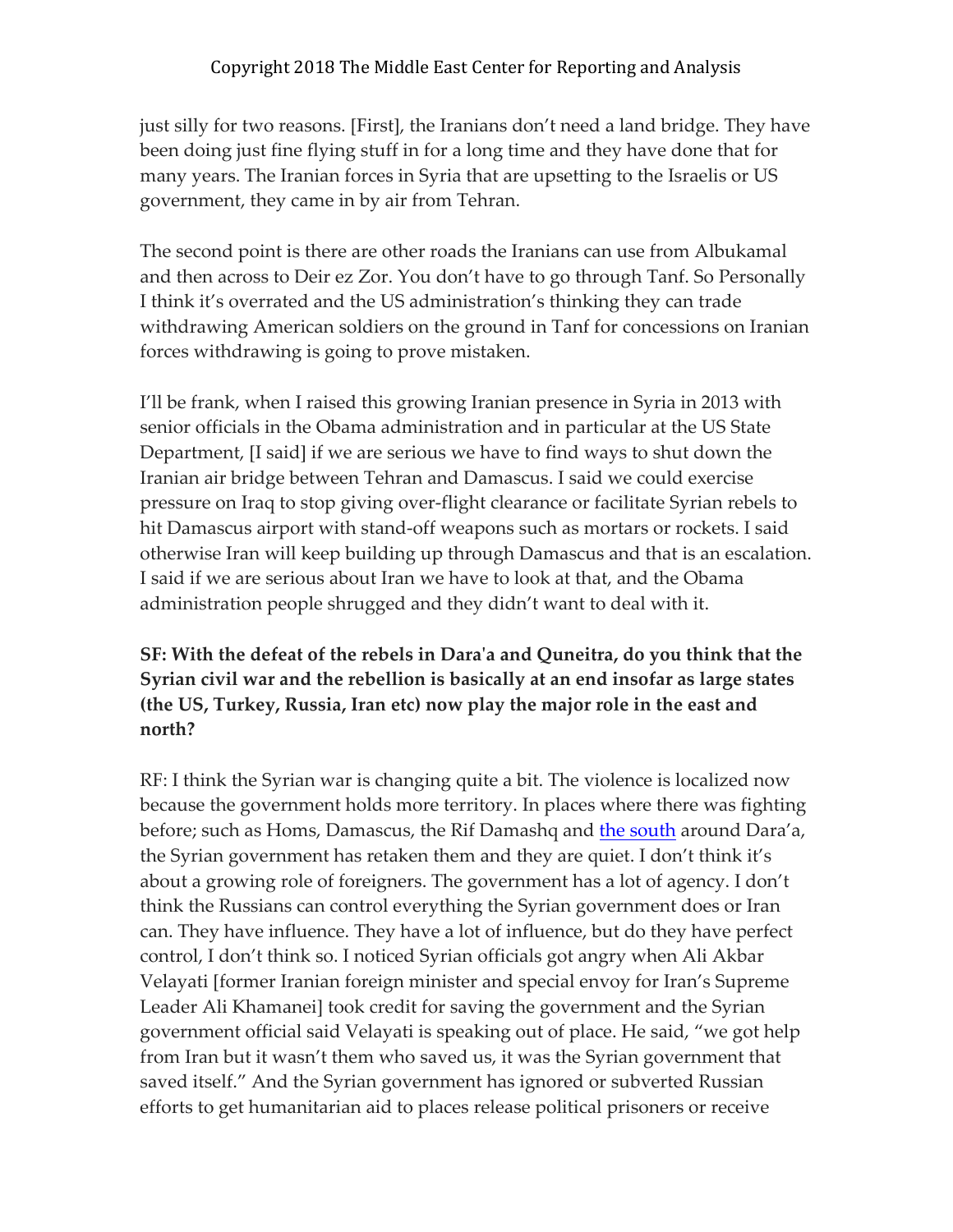delegations about the constitution or refused to write a new constitution with Russians; I don't think the Russians control everything Damascus does.

On the other side Turkey has struggled to control what the opposition groups do in northern Syria with mixed success.

The Americans hardly control the SDF. They had to shut down the offensive against ISIS and the anti-ISIS campaign was delayed [due to Turkey's Afrin offensive in January 2018], so it would be a misreading of the Syrian conflict as solely a proxy conflict among foreign states. Unquestionably foreign states play a role and there is an element of a proxy role but there are other areas where Syrians have agency.

For instance, the Israelis had been providing quietly non-lethal help to the rebel groups near the Golan but don't control them.

#### **SF: So what comes next?**

RF: I think the key next part of the Syrian conflict is: how does the Syrian government work to eject Turkish and American forces in northern and eastern Syria? I have no doubt they are going to try. I don't know how they are going to do it exactly. I don't know what the Russian role is going to be. For example I cannot imagine that Russia is going to reject Assad's effort to put pressure on the Turks in Idlib. The Russian policy is based on the sovereignty of the Syrian state, for better or worse, and the rejection of western countries, including Turkey, and the West imposing change via force of arms, through intervention or helping rebels. The Moscow policy is: "We will stop the West in Damascus so we don't have to fight the west in Moscow later." So the Russians may try to broker something but the Syrian government may not go along, [it may choose to oppose Turkey's role in northern Syria via] non-traditional means, shoot and scoot rocket attacks and start pricking and poking and I don't think the Russians will take any measures against that. Regarding the Americans east of the Euphrates the Russians say the same thing regarding Syrian state sovereignty in the long term.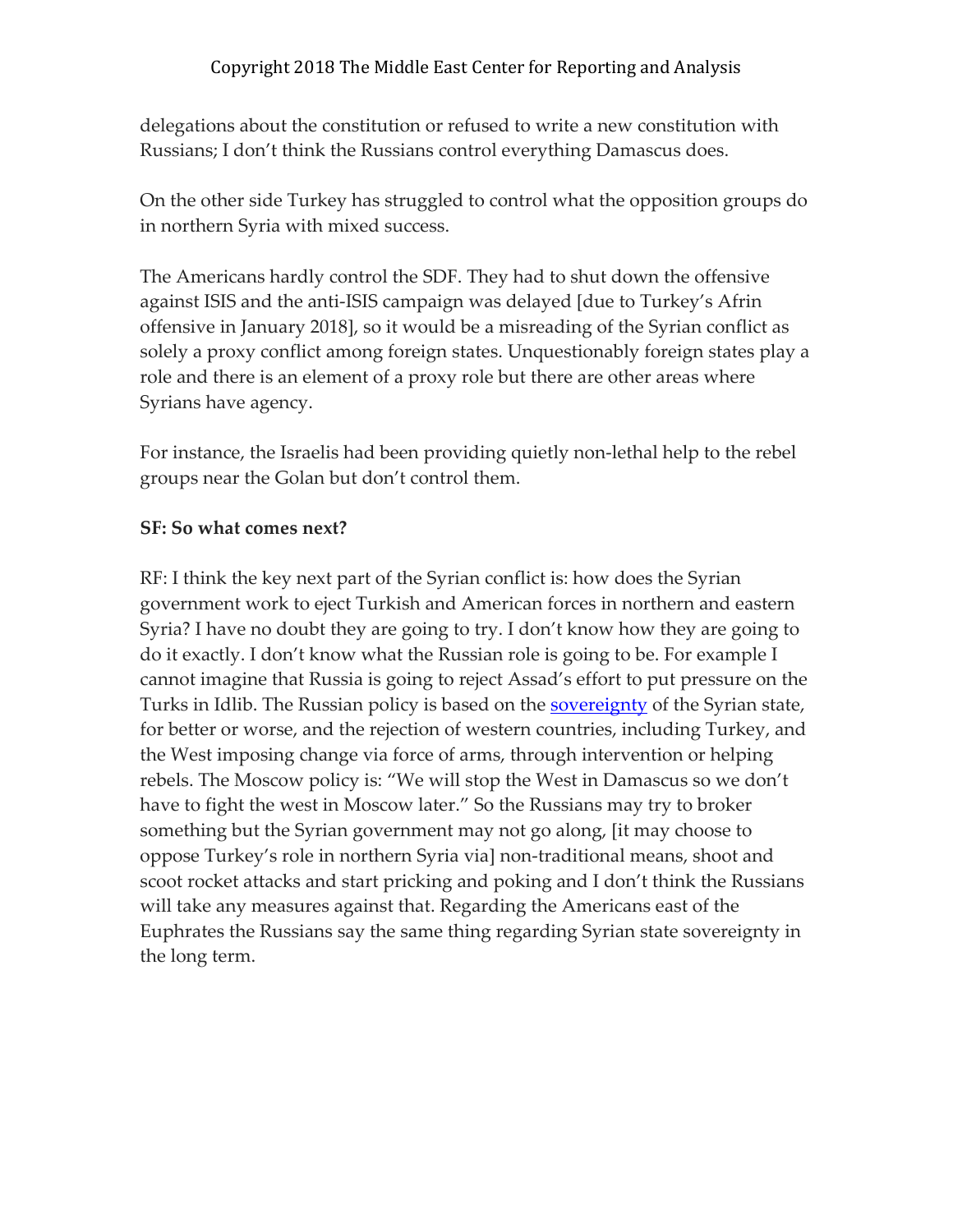#### SF: **The long term could be a while?**

RF: 5 years. 10 years.

### **SF: Given Israel's demands that Iran leave Syria and US concerns about Iran's role in Syria, do you think Washington can find a way to reduce the Iranian role in Syria?**

RF: The Iranians have said they are not going to leave. Velayeti has said that. I know the Israelis are unhappy but I don't think the Israeli Air Force can eject Iranian forces entirely. The Iranians are so deeply embedded in security force infrastructure, in the command structures including Iraqi militia commanders in Syria. We saw that in the southwest. My guess is that if the Israelis continue airstrikes, what the Iranians will do is disperse units to smaller and smaller formations making it harder for Israelis to locate and strike them.

The one time I thought the Israelis were serious is when they hit a logistics facility at Damascus airport, but it has been rebuilt on social media I saw. Even if you take out Damascus airport there are a dozen of airfields, and if you hit those then they will trickle things in via Albukamal. It's not something an air force is going to be able to accomplish. The odds of the Israelis launching aground invasion is small. The memory of the Lebanon war is present.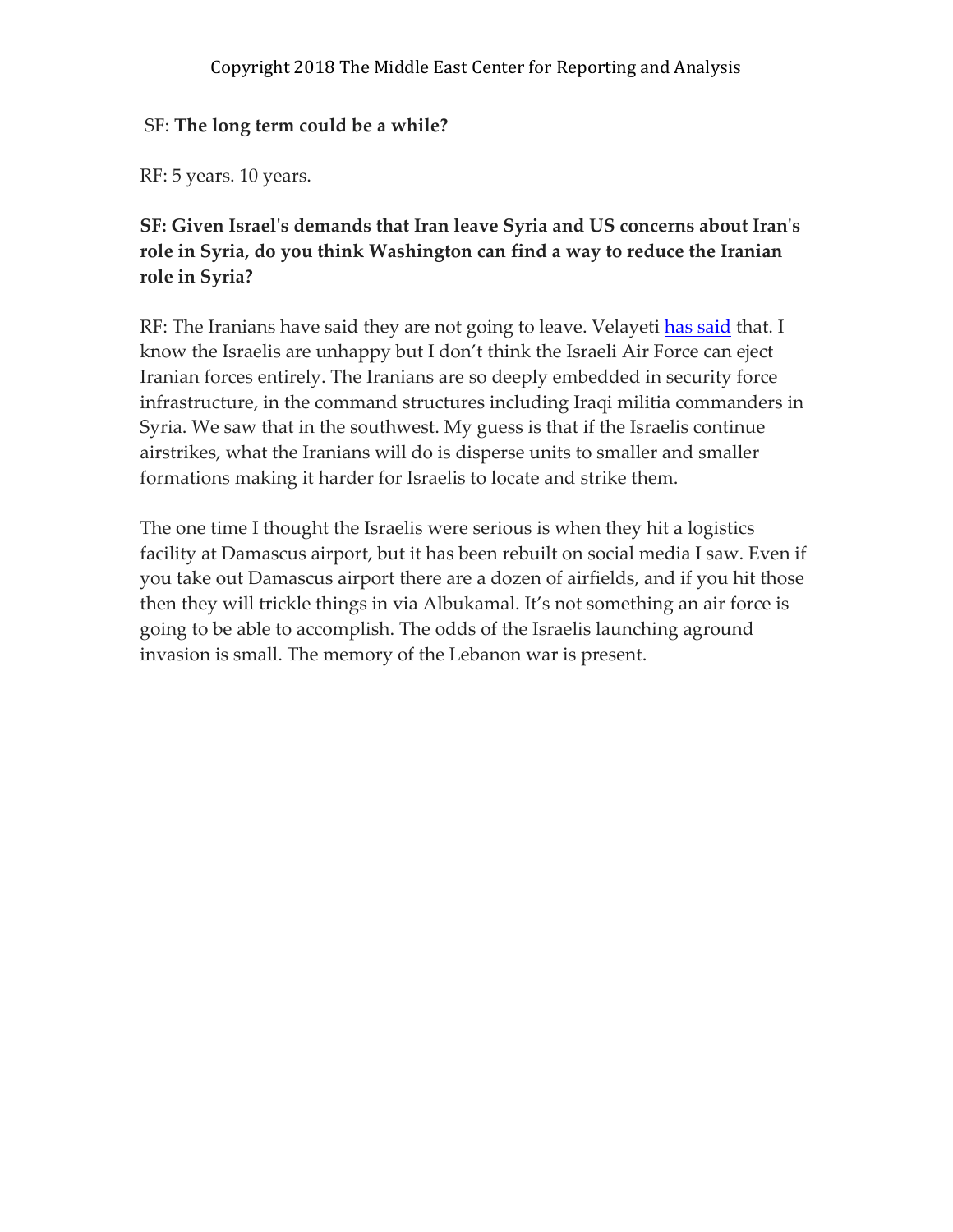

### **SF: Right. So what is the implication of that reality?**

RF: So what might happens, is the Russians could figure out where the Iranian and Israeli red lines are and figure out where the Israelis might be satisfied by deployments by Iran that don't overstep red lines of Israel and that means they stay well back from the Golan. But they [the Iranians] aren't going to stop shipping to Hezbollah.

I met Israeli officials in Jerusalem in 2012 and I asked if they were concerned about the increasing conflict and they told me the Israeli Air Force could handle any threat on the Golan. On one level it can but it's a different mission to ask them to prevent Iranians bringing men and material from eastern to central Syria.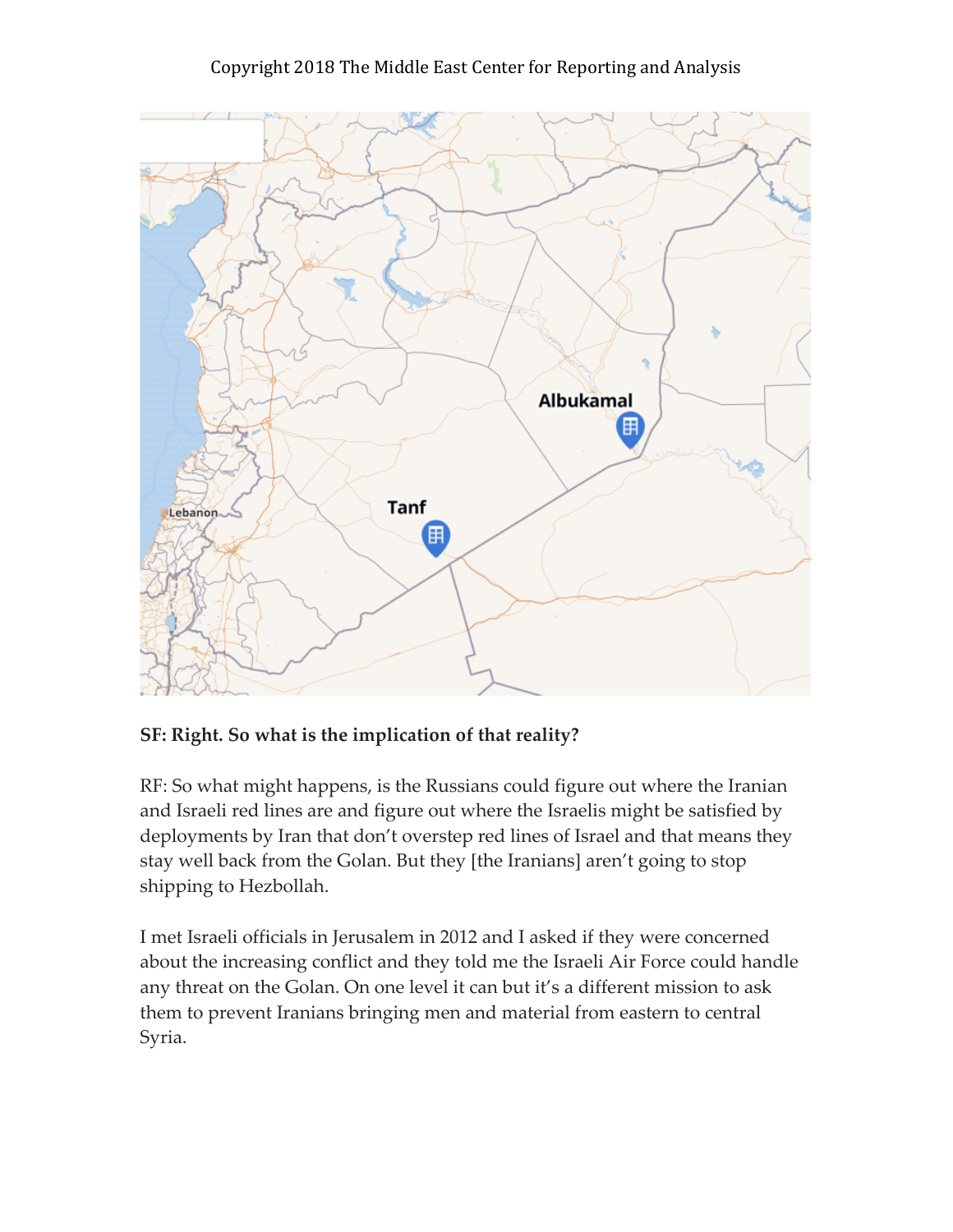### **SF: And at some point you have Russian air defense intervening?**

RF: I talked to them [Russia] and they aren't overjoyed by Iranian influence in Syria but their red line is if the strikes were so severe it began to threaten the slow consolidation of stability Assad is achieving. So a strike here and there is one thing but if it is so hard and turns the military balance against Assad that is too much.

### **SF: What do you see going forward for the US role in eastern Syria, will it be maintained in the face of Russian or Iranian pressure? And could it be part of the rolling back of Iran in the region that the administration has talked to.**

RF: I think there are people who want it to be [against Iran]. Some are telling US President Donald Trump to leave forces there to counter Iran, but I don't think they are going to. I travel a lot in the US and give talks and I have yet to find an audience in the US [that supports conflict with Iran in Syria]. When I ask "how many want to fight a war with Iran in eastern Syria," maybe one hand or two go up. There is no public support for a war with casualties in eastern Syria. The US military has been good at avoiding causalities in Syria. They have only had 2 killed since September 2014; but if that changes and tomorrow there is a car bomb that wipes out 7-8 soldiers there will be questions in Washington and if there are several attacks and 20 to 30 dead in 2 months, people will say "what are we getting into?" There is no US strategy to get Iran out. The US doesn't have tactics. The Israelis have airstrikes and the US doesn't have more than that up its sleeve. The Trump administration is hoping the Russians will get them [Iran] out but the Russians won't get them out.

### **SF: This sounds like we know where things are heading?**

RF: The most important thing is to understand that this was a war, and in war the military is exceptionally important. There was this long time mantra in the Obama administration that "there is no military solution" but there was. The mantra only held true if one side's escalation was matched. When the Russians escalated sharply in 2015 and the Obama administration did not respond and actually reduced its support for the opposition and undercut the Turks by working with Kurds against ISIS that flipped the balance. In 2018 that balance has tipped so far to Assad, short of massive military intervention by the US, I don't see how Assad does not gradually and slowly over the long term put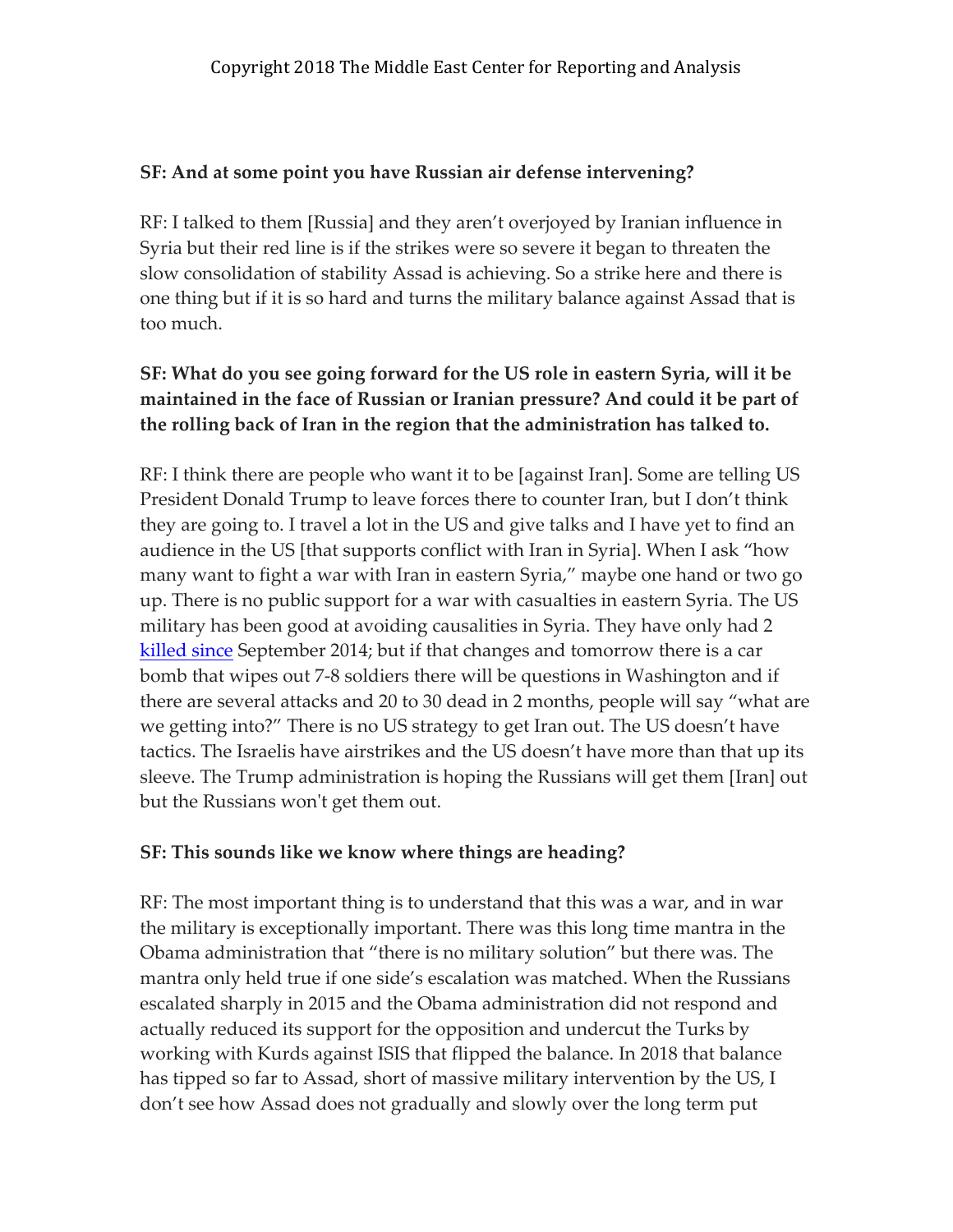pressure on Turkey and the Americans to compel them too to withdraw. It's not like Assad's army is going to launch a frontal attack on Tanf, but arming local tribes to fight the Americans like they did in Anbar and Ninewa [is what the Syrian regime could do].

# **SF: Yes, it seems the regime is already laying plans to return to places, such as in eastern Syria its intelligence apparatus and regime presence in Qamishli and other places?**

RF: The Kurds never asked them to vacate Qamishli. The Syrian intelligence is still there and the airport is open [to fly to Damascus].

Contrast it with Iraq. We were able in Iraq to turn the tribes and stabilize the situation in Iraq but we totally destroyed Saddam's intelligence service. When the US did the Surge they weren't facing a hostile intelligence service or a state organized and thinking strategically, and we didn't face that in Iraq; but in Syria we face it in spades and we face the four secret police services which are alive and well in north and eastern Syria. Jamil Hassan, Ali Mamlouk and there services are operating there. And we didn't have that in Iraq, we controlled the intelligence.

# **SF: So it sounds like the regime will return?**

RF: With reduced resources and I don't think its economy will recover. I see the Russians pleading and urging the US to pay for reconstruction. There is no appetitive for that. *USA Today* just ran an opinion piece saying "no way." That is one thing in Congress will agree on: No money for Assad's reconstruction. I just met Russians at a Track II event in Berlin and I told them it's not going to happen. The Russians can hold hostage refugee return but I wouldn't be surprised if the US will block the World Bank from funding reconstruction. So the Syrian government for years will have a weak economy and reconstruction will be uneven and the crony families around Assad will enrich themselves through the bits of money that come in. It will be a grim situation for the 16-17 million Syrians left in the country.

### **SF: Maybe the EU will fund reconstruction, they've plowed billions into Turkey to keep refugees there? The French recently sent some medical aid.**

RF: I can imagine the Europeans might provide a few hundred million dollars.